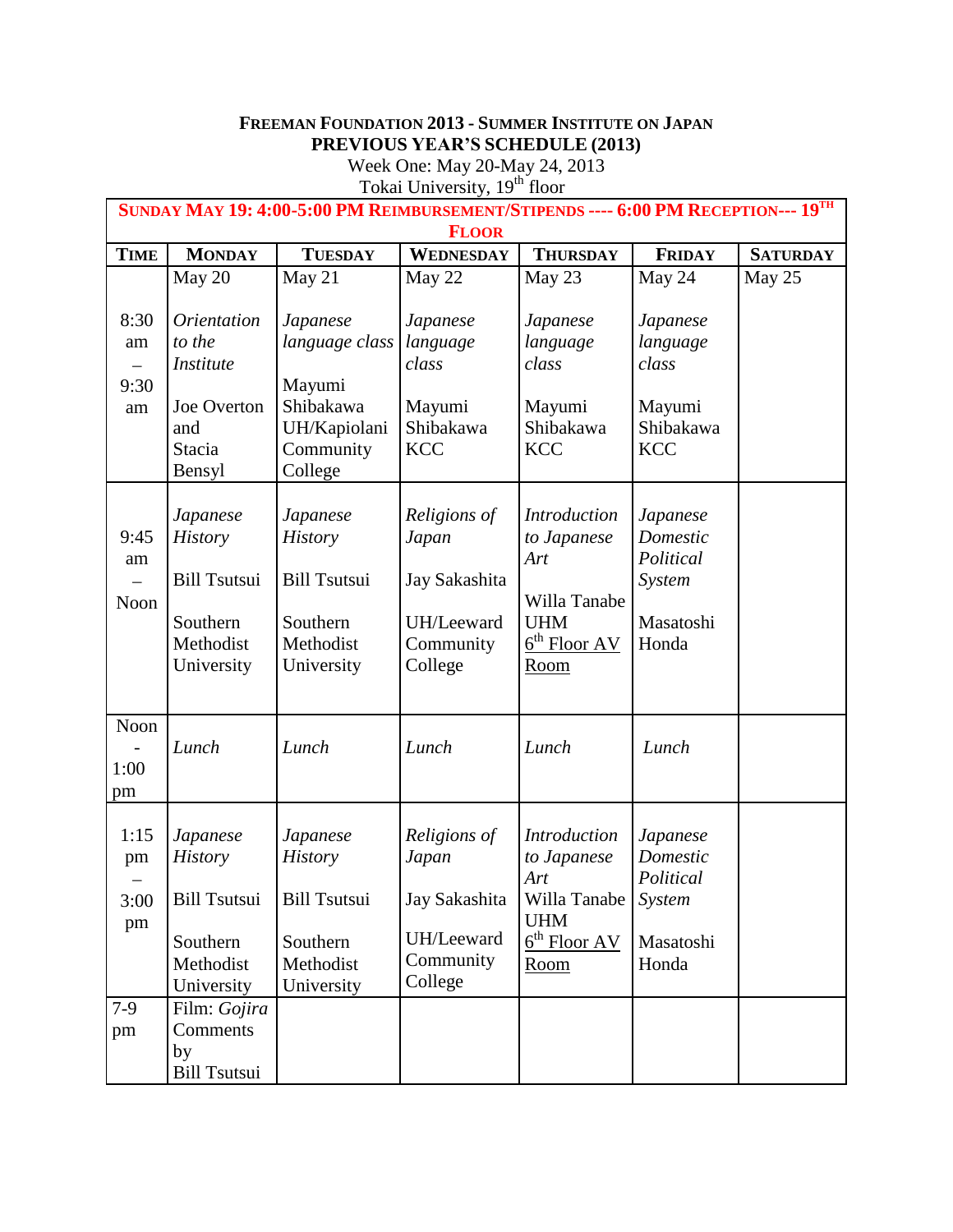## **FREEMAN FOUNDATION 2013- SUMMER INSTITUTE ON JAPAN JAPAN STUDIES ASSOCIATION**

Week Two: May 27-June 3, 2013

| <b>TIME</b>                               | <b>MONDAY</b>                                                      | <b>TUESDAY</b>                                                     | WEDNESDAY                                                       | <b>THURSDAY</b>                                                 | <b>FRIDAY</b>                       | <b>SATURDAY</b> |
|-------------------------------------------|--------------------------------------------------------------------|--------------------------------------------------------------------|-----------------------------------------------------------------|-----------------------------------------------------------------|-------------------------------------|-----------------|
|                                           | May 27                                                             | May 28                                                             | May29                                                           | May30                                                           | May 31                              | June 2          |
| 8:30<br>am<br>$\frac{1}{2}$<br>9:30<br>am | Japanese<br>language<br>class<br>Mayumi<br>Shibakawa<br><b>KCC</b> | Japanese<br>language<br>class<br>Mayumi<br>Shibakawa<br><b>KCC</b> | Japanese<br>language class<br>Mayumi<br>Shibakawa<br><b>KCC</b> | Japanese<br>language class<br>Mayumi<br>Shibakawa<br><b>KCC</b> | Visit to the<br>Arizona<br>Memorial |                 |
| 9:45<br>am                                | Japanese<br>Literature                                             | Japanese<br>Literature                                             | The Japanese<br>Economy                                         | Japan-U.S.<br>Relations                                         | Visit to the<br>Arizona<br>Memorial |                 |
| Noon                                      | Van Gessel<br><b>Brigham</b><br>Young<br>University                | Van Gessel<br><b>BYU</b>                                           | Theresa<br>Greaney<br><b>UHM</b>                                | Lonny Carlile<br><b>UHM</b>                                     |                                     |                 |
| Noon<br>1:00<br>pm                        | Lunch                                                              | Lunch                                                              | Lunch                                                           | Lunch                                                           | Lunch                               |                 |
| 1:00<br>pm                                | Japanese<br>Literature                                             | Japanese<br>Literature                                             | Flower<br><b>Arranging</b><br>Demonstration                     | Japan-Asia<br>Relations<br>Lonny Carlile                        | Movie<br>Grave of<br>the            |                 |
| 3:00<br>pm                                | Van Gessel<br><b>BYU</b>                                           | Van Gessel<br><b>BYU</b>                                           | Ikebana<br>International                                        | <b>UHM</b>                                                      | Fireflies                           |                 |
| $7-9$<br>pm                               |                                                                    | Film: TBA                                                          |                                                                 | Koto and<br>Shakuhachi<br>Music and<br>Demonstration            |                                     |                 |

Tokai University, 19<sup>th</sup> Floor